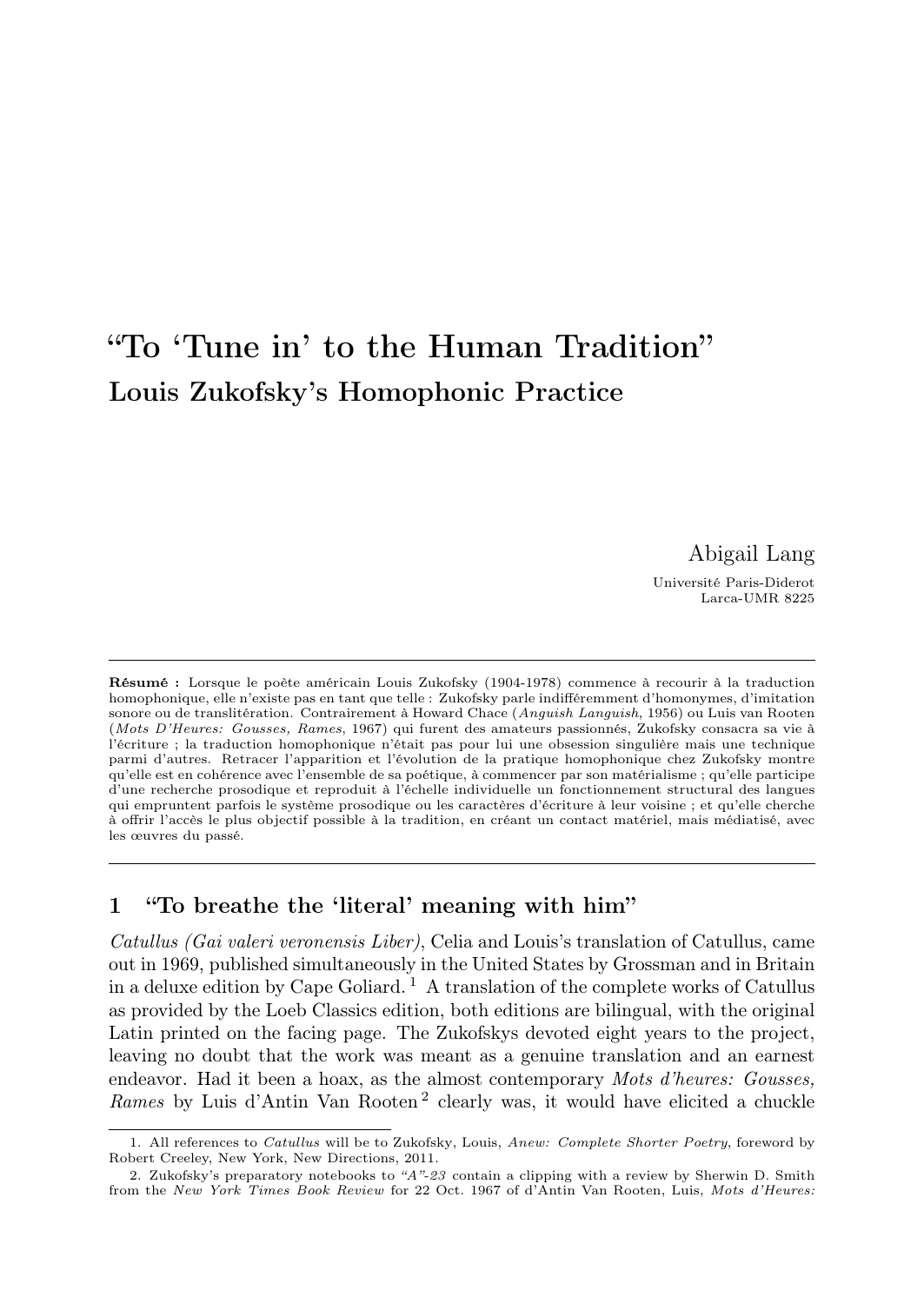or a shrug from the classicists, well used to their own students' calques or hereby reminded of their own pranks as schoolboys learning Latin.<sup>3</sup> It was the manifest earnestness of the Zukofskys' endeavor that triggered the classicists and the critics' almost unanimous hostility. They disparaged it as "knotted, clumsy, turgid and ultimately silly", as so much "unreadable", "gibberish"<sup>4</sup>. Worse than inept, it conspired against civilization: "The Hun is at play—worse still, at work—among the ruins", wrote one reviewer.<sup>5</sup> Lawrence Venuti's analysis of the reviews perfectly brings out the implicit ideology governing acceptable translation, which the Zukofskys eagerly violated by promoting sound and a varied lexicon at the expense of communication and homogeneous diction, by foregrounding the body of the original at the expense of its paraphraseable soul, and by claiming homophonic translation as a legitimate approach to canonical authors.

Not that the Zukofskys called it homophonic, which might have defused its disruptive potential by identifying it too readily and sealing it off. Their very short translators' preface says the following: "This translation of Catullus follows the sound, rhythm, and syntax of his Latin—tries, as is said, to breathe the 'literal' meaning with him"<sup>6</sup>. What the inverted commas around "literal" indicate is that the word is to be taken literally, signifying not a verbatim translation, one that remains close to the text, but a translation 'to the letter', both as grapheme and phoneme, script and sound. Much of the success and enduring interest of the Zukofskys' Catullus stems from the fact that they are constantly trying to do three or four things at the same time and not just following the sound as a more one-dimensional procedure might propose to do. While the first dozen or so poems follow mostly the semantic meaning, from poem 8 ("Miser Catullus"), Zukofsky begins to select words according to four criteria: "sound, rhythm, and syntax" as mentioned in his preface, and meaning.

Poets typically overemphasize sound but rarely to the extent of Zukofsky. Introducing his current collaborative translation in a preparatory note for his November 1960 Library of Congress reading, Zukofsky explains that his wife supplied a pony of the grammar "to the n<sup>th</sup> inflection", and put a seal on his sensitivity when he was faced with a multiplicity of choices in his obstinacy of trying to render Catullus' sound as English. In the process, Zukofsky explains, he must "sharp" and "flat" those sounds to make sense at all. Never academically trained as a Latinist, Zukofsky would have perceived the sound and script of the original Latin over and above its meaning. This enabled him to treat Catullus not only as a text to be translated but also as a score to be performed, with the same leeway that the contemporary aleatoric composers (Cage, Feldman . . . ) were allowing their performers, a comparison Zukofsky makes in a July 30th 1963 note. While listening to Catullus as music, Zukofsky never gives up on

Gouses, Rames: The d'Antin Manuscript. As Jeff Twitchell-Waas remarks, "Van Rooten's work would have intrigued Zukofsky because, although it purports to be an obscure book of poems in archaic French, it is actually Van Rooten's homophonic translation of English nursery rhymes into French".

<sup>3.</sup> French students of Greek, for instance, have long chuckled at the homophonic translation of this fragment attributed to : "Ουκ έλαβον πόλιν, αλλά γαρ ελπίς εφή κακά" ("Ouk elabon Polin alla gar elpis Ephe Kaka").

<sup>4.</sup> All quotes from Venuti, Lawrence, The Translator's Invisibility: A History of Translation, London & New York, Routledge, 1995, p. 221. Venuti's analysis of the Zukofsky's Catullus is p. 214-220.

<sup>5.</sup> Conquest, Robert, quoted in Hatlen, Burton, "Zukofsky as Translator", in Terrell, Carroll F. (Ed.), Louis Zukofsky: Man and Poet, Orono, National Poetry Foundation, 1979, p. 349.

<sup>6.</sup> Zukofsky, Anew, op. cit., p. 243.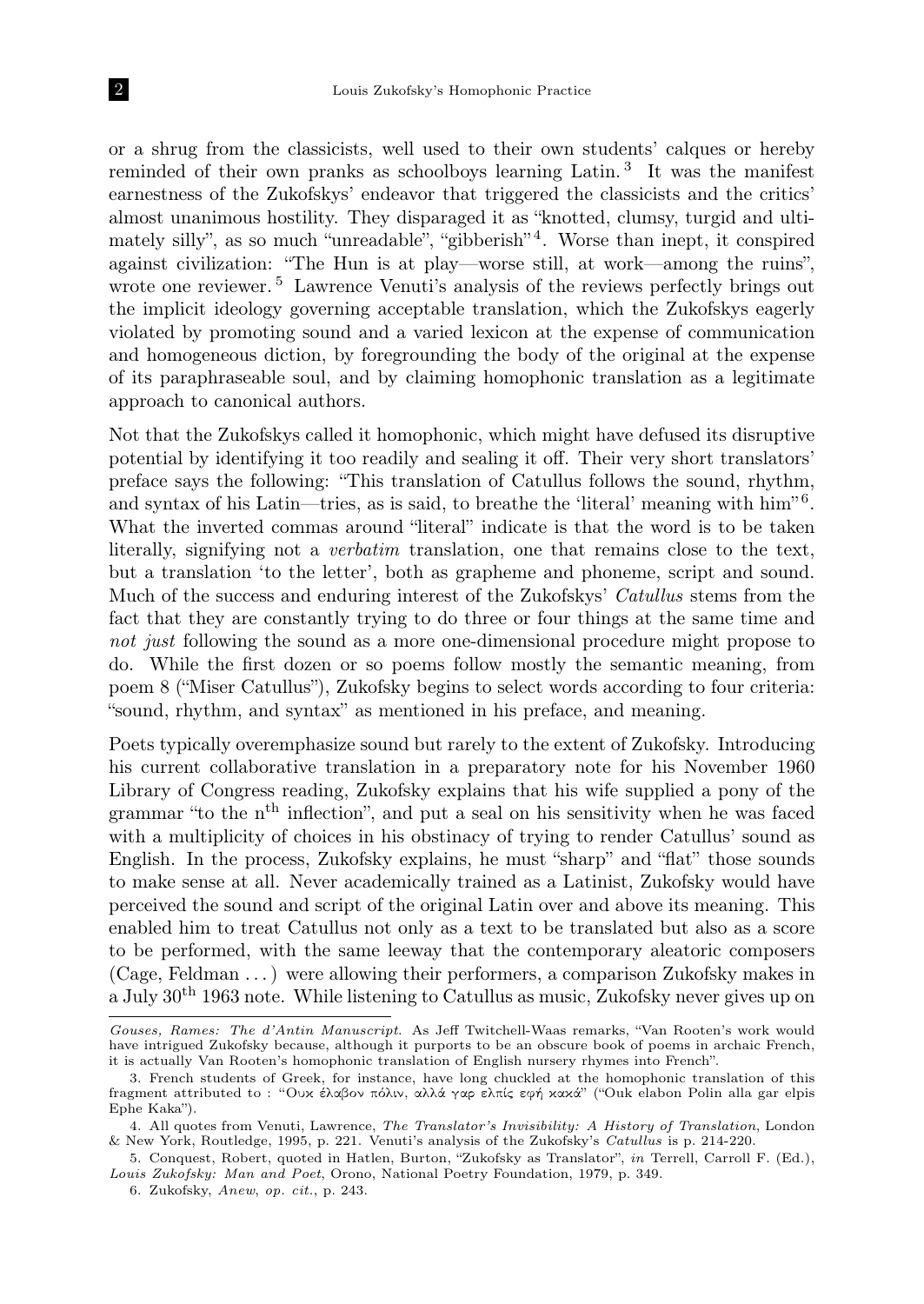#### Abigail Lang 3

semantic meaning. In fact, the power of Zukofsky's poetics is very much predicated on his refusal to separate sound and sense, a consequence of his consistent materialism: there is no such thing as a free-floating meaning waiting to be incarnated in one linguistic body or another. Sound was hardly the opposite of sense for Zukofsky who constantly revived the other meanings of the word, notably as an adjective meaning solid and sensible and as a verb meaning to test and to fathom. Praising a sixteenth century translator of the Aeneid, Zukofsky had written in 1948:

The sound of the words is sometimes 95% of poetic presentation. One can often appreciate the connotations of the sound of words merely by listening, even if the language is foreign. The Scotch of Gawin Douglas [in his 1513 translation of the Aeneid] can hardly be called foreign, if one reads English. What is foreign to poetry is the word which means little or nothing—either as sound, image, or relation of ideas. <sup>7</sup>

And on the previous page Zukofsky had stated his faith in the power of pronunciation out loud to make sense: "The spelling should help sound the words. Sounded, they make sense" (ibid., p. 57).

What does Zukofsky imply when he writes he follows rhythm, his second criteria? Clearly, he strives to retain the number of syllables of the original line, a constraint which preserves the visual layout of the poem and produces condensation. In a 1978 letter to Burton Hatlen recapitulating what their working procedure had been, Celia Zukofsky explains she "wrote out the Latin line and over it, indicated the quantity of every vowel and every syllable, that is long or short; then indicated the accented syllable"<sup>8</sup>. Whether Zukofsky was successful in rendering quantity and accents and approximating the characteristic tune of the original Latin meter is hard to tell, and commentators disagree.<sup>9</sup>. It is not all that clear that classicists agree on what Latin hendecasyllabics sounded like; certainly, no distinct pattern emerges from the recorded readings of Catullus available online. The issue of translating the rhythm and prosody of a foreign language will be pursued further down.

In a 1960 note, Zukofsky claims that following Catullus's sounds syllable for syllable and line for line has involved him in his syntax, his third criteria. In her 1978 letter to Hatlen, Celia Zukofsky explains that "[b]elow the Latin line I wrote the literal meaning or meanings of every word indicating gender, number, case and the order or sentence structure. I used Lewis & Short Latin Dictionary (Oxford UP) and Allen & Greenough Latin Grammar (Ginn & Co.)<sup>"10</sup>. But Zukofsky's claim can only be partly true since he appears more committed to retaining sounds than parts of speech. And even when he does follow the syntax closely, the semantic strangeness

<sup>7.</sup> Zukofsky, A Test of Poetry, Hanover, Wesleyan University Press, 2000 [Objectivist Press, 1948], p. 58.

<sup>8.</sup> Hatlen, op. cit., p. 347.

<sup>9.</sup> See notes 26 and 55 in David Wray's " 'cool rare air': Zukofsky's Breathing with Catullus and Plautus", Chicago Review, vol. 50, No.  $2/3/4$  (2004/05), p. 52-99, one of the most illuminating readings of Zukofsky's Catullus. Wray is both a distinguished Latinist and an informed reader of Zukofsky. For an upto-date list of commentaries on the Zukofskys' Catullus see Jeffrey Twitchell-Waas's Z-site: A companion to the Works of Louis Zukofsky (www.z-site.net/notes-to-poetry/catullus-1969-with-celia-zukofsky/).

<sup>10.</sup> Hatlen, op. cit., p. 347.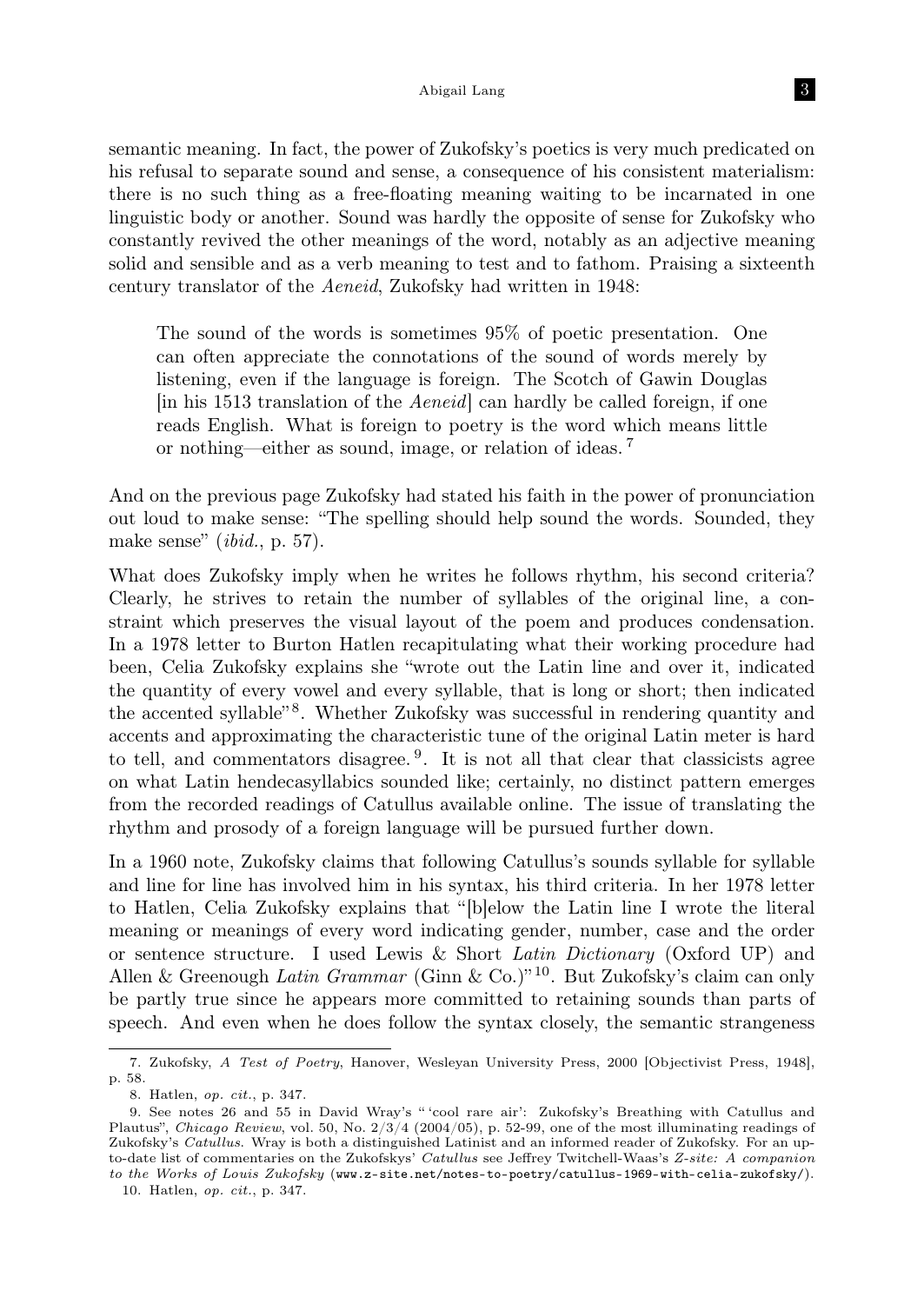of the words juxtaposed supersedes the foreignness of the syntax. That syntax isn't Zukofsky's prime criterion can be felt by comparison if one turns to Pierre Klossowski's 1964 French translation of the Aeneid which some critics disparaged as calque for remaining too close to the Latin syntax. <sup>11</sup>

Finally, although he does not refer to it in his preface, Zukofsky remains committed to semantic meaning. The Zukofskys consulted several historical translations <sup>12</sup> as the two notebook pages for Catullus 85 reproduced on the Cape Goliard cover indicate. In most cases one would be incapable of reconstituting a paraphrase of the original poem based solely on Zukofsky's translation, but all commentators have shown that the juxtaposition of Zukofsky's translation with the original Latin or a more standard translation yields countless semantic echoes and complexification, Zukofsky's translation functioning as a commentary or variation or riff on the original.

## 2 "The sound's a mollycoddle"

Depending on the criteria that Zukofsky foregrounds, the translations sound quite different. Until poem 8, Zukofsky foregrounds semantics and, to some extent, syntax:

Whom do I give my neat little volume slicked dry and made fashionable with pumice? Cornelius, to you  $[...]$   $(Anew, p. 245)$ 

Then comes the oft-quoted poem 8, rather typical in its mixing of sound and semantics and it its creation of a noble if tortuous species of English. It begins:

Miser Catulle, desinas ineptire et quod vides et quod vides perisse perditum ducas.

Miss her, Catullus? don't be so inept to rail at what you see perish when perished is the case. (Anew, p. 248)

Sonics lead but semantics resist in "what you see" for "quod vides". Finally, beginning with poem 25 and increasingly toward the end of the volume the reader must ford through a delightfully if disconcertingly strange English riddled with Latin sounding words:

Conniving Thallus, mulley, you, cony cully, cop below— Wee, anserous medulla, well immolated auricula— Wee, pain and languid older sense, see, too extraneous—o so— And then qua Thallus, turbid air, rape packing off, a hell of Come diva mull over Aries—oscine oscitancy (Anew, p. 256)

<sup>11.</sup> For a commentary on Klossowki's translation see Berman, Antoine, La traduction à la lettre ou l'auberge du lointain, Paris, Seuil, 1999.

<sup>12.</sup> The Poems of Catullus and Tibullus, and the Vigil of Venus, A Literal Prose Translation with Notes by Walter K. Kelly, to which are added The Metrical Versions of [George] Lamb and [James] Grainger, and a selection of versions by other writers, London, George Bell, 1878. Kelly supplies extensive annotations to the poems (Jeffrey Twitchell-Waas: www.z-site.net/notes-to-poetry/ catullus-1969-with-celia-zukofsky/).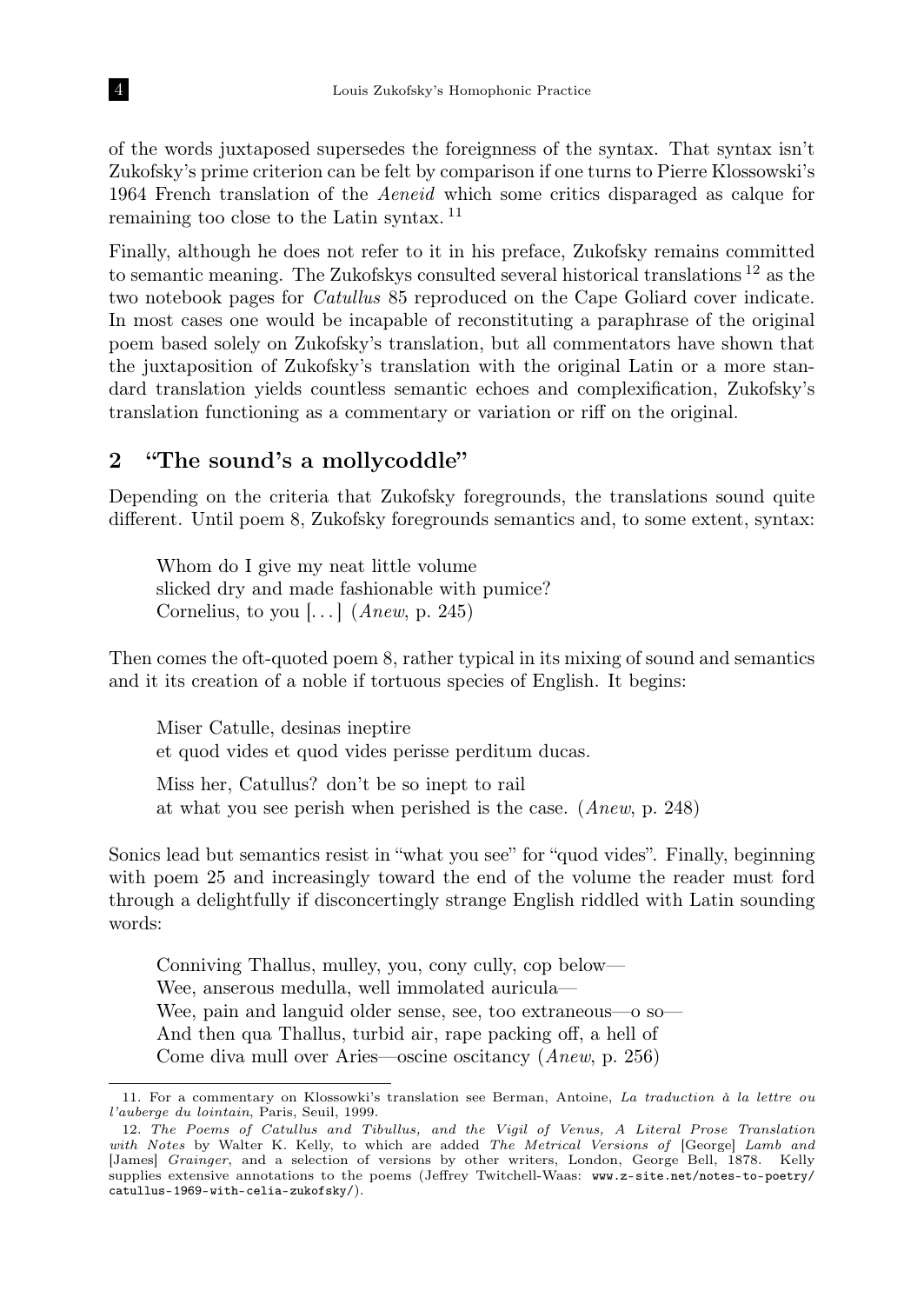The translation of the famous *Carmina* 16 belongs to the second category which balances sense and sound:

Piping, beaus, I'll go whoosh and I'll rumble you pathic Aurelius and catamount Furius, who mix my versicles with your poor tasties the sound is a mollycoddle's, I'm not up to par for chasteness. But the pious poet is chaste, his versicles not nailed to his need, quick to themselves with no lack of decorum, if the sound models not quite pure for pudency what incitement it carries passes into now I won't say hairless boys', but such hoary necks as endure not quite up to feel lumbar. Milling thousands of kisses are base or make me out some mare of a male—you impute that? Piping, beaus, I'll go whoosh and I'll rumble you. (Anew, p. 253)

One can very well and very enjoyably read this poem on its own for its sonic profusion and the innuendoes aroused by rare words and their juxtaposition. As Venuti has shown, the homophonic constraint uncovers "a dazzling range of Englishes"<sup>13</sup>, juxtaposing levels of diction, mixing the archaic and the scientific, joining the vulgar and the precious. Where translators typically seek to recreate a voice by establishing a homogeneous diction, Zukofsky mines the dictionary to present heterogeneous Englishes. A tease to the linguistic imagination, Zukofsky's poem also invites the reader to scour the dictionary and come out with a new poem. I always took "The sound's a mollycoddle" (line 4) as a commentary on homophonic translation, based on the assumption that "mollycoddle" must mean a muddle, a tangle, a jumble. But the Oxford English Dictionary reveals it means "an effeminate man or boy; a milksop". Does this imply that sound is effeminate, mere matter as opposed to the father's informing seme, as a structuring metaphor of the western tradition would have it? Following in the footsteps of Lori Chamberlain<sup>14</sup> who revealed the gendered nature of the Western metaphorics of translation—riddled with issues of fidelity, paternity, authority, rightful progeny, and rape—, one can consider Zukofsky's indulgence in sound and scattering of semantics as a form of queering. Performed at the linguistic level, it chimes with Catullus' erotic contents, especially in this poem whose first line flaunts oral and anal sex. *Carmina* 16 is famous for its indecent contents and was never fully translated before the second half of the twentieth century. While Zukofsky stated that he didn't want his "Cats" to "titillate the passion"<sup>15</sup>, homophonic translation allowed him to provide the innuendoes and let his reader's imagination do the rest.

<sup>13.</sup> Venuti, op. cit., p. 216.

<sup>14.</sup> Chamberlain, Lori, "Gender and the Metaphorics of Translation", Signs, vol. 13, No. 3 (Spring 1988), p. 454-472.

<sup>15.</sup> Hatlen, op. cit., p. 376.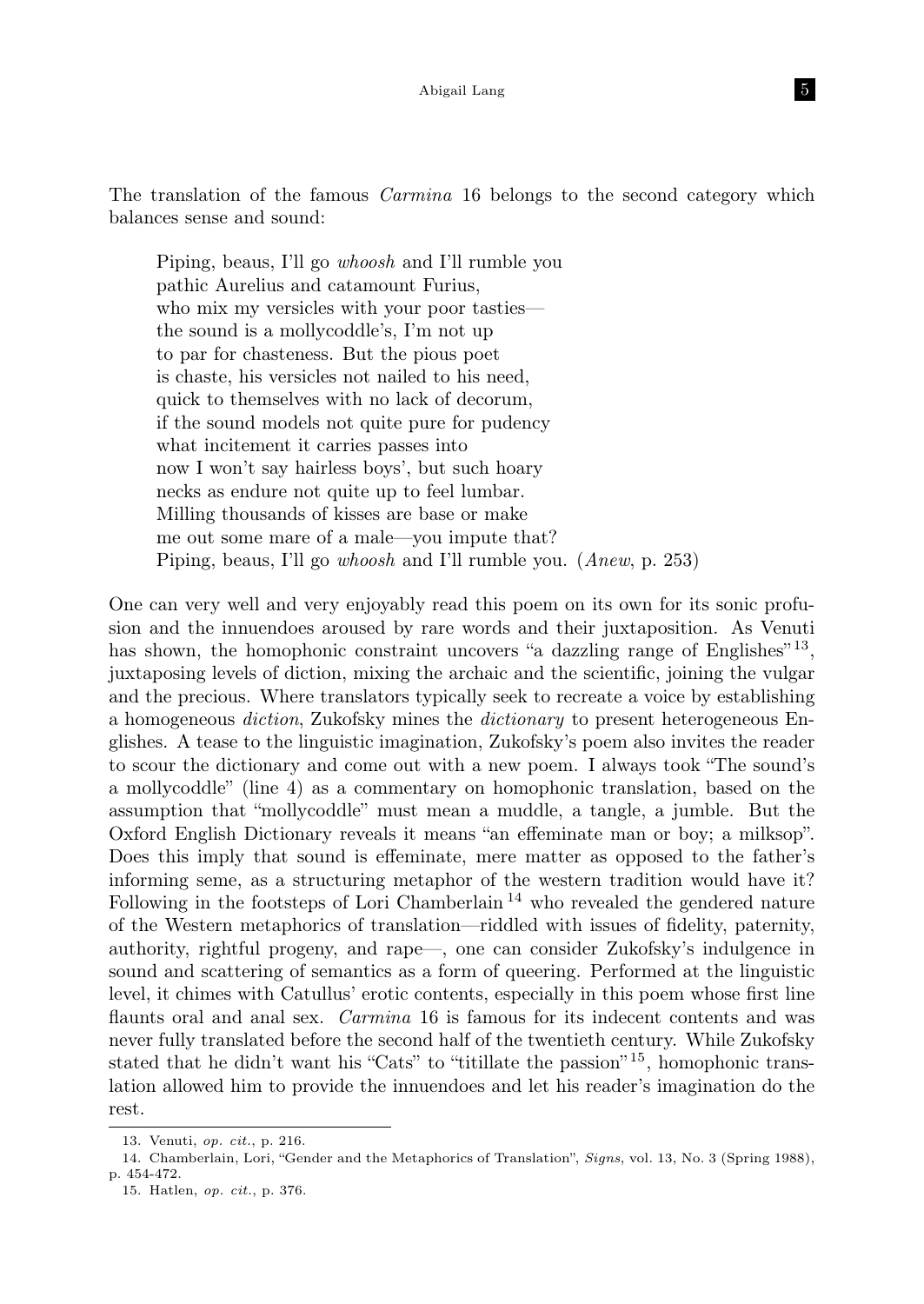Carmina 16 is also famous for asserting the distinction between the author and the persona. Catullus argues that tender or lewd verse does not imply an effeminate or lecherous author, and that while the author must be chaste, his poems need not be. The poem was referenced by later Latin poets as an authority on this matter. The poet abuses two male friends who, finding his verse molliculi (tender, delicate), imply that Catullus is an effeminate poet. Catullus's warning hasn't prevented generations of scholars from reconstructing his life from his poems, since "we know next to nothing about the poet and his actual biography<sup>" 16</sup>. Catullus's warning would have struck a chord in Zukofsky who similarly discouraged his readers from wanting to reconstruct the author's intentions from the works: "I hope everybody would read me the same way—that is, not wonder whether I was afraid of a draft as I am at the moment, but just read the words"  $17$ . This emphasis on words at the expense of a voice, on the dictionary at the expense of a coherent diction, is the basis of Zukofsky's translation method and poetics.

### 3 Per-sona

There is only one entry for the word translation in the index to Prepositions, Zukofsky's collection of essays, and it refers to one of his earliest, devoted to Ezra Pound. It was Pound, of course, who had insisted on the importance of translation and, by his own achievements and authority, convinced several generations of American poets to translate. In his essay, Zukofsky praises Pound the translator for "the distinction of rendering into English unexplored poetic forms", and for "translating himself through personae" <sup>18</sup>. While Zukofsky praises Pound for translating, "not merely dramatizing", himself into a persona, by the end of the section the dramatization seems to disqualify Pound's use of persona, because it is historically ungrounded, implicitly a mere psychological projection: "What after all, asks Zukofsky, does Ezra Pound know about En Bertrans [twelfth-century troubadour Bertran de Born] to attempt a persona?" <sup>19</sup> . As is so often the case, Zukofsky arrives at his own solution by subverting Pound, here by taking him at his word, literally; in this case, by attending to the etymology of persona—at least, the generally accepted nineteenth-century etymology of persona—: "to sound through", shifting the focus from the actor's mask to the voice that filters through: "En Bertrans, as Pound's measure reflects him, and as he reflects Pound, can bear but the relation of a veracious actor to his historic original, and act him, mask penetrated, per sonum—through sound" (ibid.). The rest of the paragraph deserves to be quoted in full as Zukofsky advances an early (1929) and prescient formulation of his own approach to historical material, articulating the poetics he will carry out some forty years later in "A"-22  $\mathcal{B}$  23, the final movements of his 800-page lifework:

Only speech transforms whatever skeleton remains of the past and conveys judgment of it to the intelligence. Try as a poet may for objectivity, for

<sup>16.</sup> Ziolkowski, Theodore, "Anglo-American Catullus since the Mid-Twentieth Century", International Journal of the Classical Tradition, vol. 13, No. 3 (Winter 2007), p. 409-430, here p. 417 (www.jstor.org/ stable/30222155).

<sup>17.</sup> Zukofsky, Prepositions  $+$ , The Collected Critical Essays, ed. Mark Scroggins, Hanover, Wesleyan University Press, 2001 [1967], p. 24.

<sup>18.</sup> Zukofsky, Prepositions  $+$ , op. cit., p. 71.

<sup>19.</sup> Ibid., p. 73.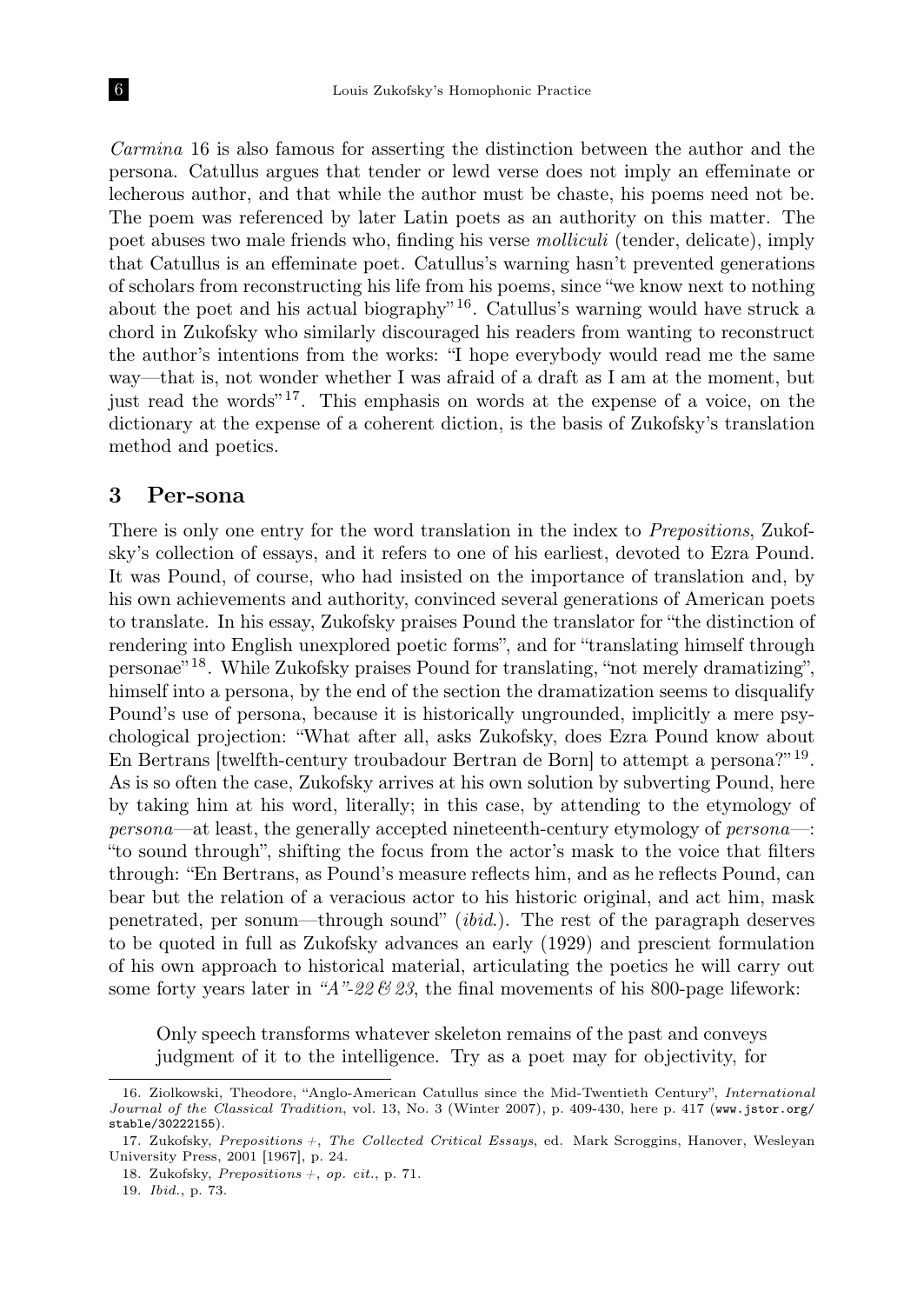the past to relive itself, not for his living the historical data, he can do only one of two things: get up a most brief catalog of antiquities (people become dates, epitaphs), or use this catalog and breathe upon it so that it lives as his music. This latter action need not falsify the catalog. (ibid.)

But of course, the second branch of the alternative also foreshadows the Catullus translation and its ambition "to breathe the literal meaning with him"— not impersonating Catullus but mouthing his sounds and encouraging the English-speaking reader to do the same, thus each time resuscitating the skeleton of Catullus with live breath. By taking the demiurge's creative breath literally, Zukofsky turns idealism on its head. As against humanist translators and critics who wish for the spirit of the original—and that would include Pound whose ambition, for all his archaisms and literalisms, is to evoke the power (*virtù*) of the original—Zukofsky focuses on the letter (as sound and script), and takes spirit literally, not as the distinctive style of the dead author but as the breath of the living reader. Homophonic translation offers Zukofsky a materialist approach to the past that he will fully carry out in the final movements of "A".

### 4 Fluorescence

If Zukofsky formulated an argument in favor of homophonic translation as early as the late 1920s, he didn't enact it fully before 1958, ten poems or so into Catullus. But he had already experimented with it in the 1930s, without identifying it as such, while composing the first canzone of "A"-9. Like Catullus, "A"-9 is a work that hovers indefinably between translation and creation. Following in the footsteps of Pound, who had himself devoted more than a decade to Guido Cavalcanti's thirteenth century doctrinal canzone and translated it twice, Zukofsky spent seven years considering and two years translating Cavalcanti's canzone on love (1938-40), successfully retaining its rigorous formal features in a way Pound had never been able to, but replacing the treatise on love by a treatise on labor, couched in phrases drawn from Marx's Capital. In a decade when their political views were increasingly at odds, this constituted both a homage and a challenge from Zukofsky to his mentor. Even more than the later Catullus, "A"-9 considers the translation of form as a perfectly acceptable alternative to the translation of paraphraseable content. Zukofsky retains the rhyme-scheme, approximates the Italian hendecasyllable with eleven syllable lines and retains as much of the original sound as he can. Juxtaposing the Italian original and the English translation of the fifth stanza shows that approximations of sound begins with the rhyming words, suggesting that transliteration can be viewed as a continuation of rhyme by other means—a species of translingual rhyme.

Dissemble—pledging complexions so guarded

Da ssimil tragge complessione e sghuardj <sup>20</sup>

In the first, privately printed edition of the canzone (1940), in which Zukofsky compiled the various sources for his poem, he makes no reference to his homophonic

<sup>20.</sup> Zukofsky, "A", New York, New Directions, 2011 [1978], p. 108; Guido Cavalcanti, "Donna mi priegha", in Ezra Pound, Translations, New York, New Directions, 1963, p. 138.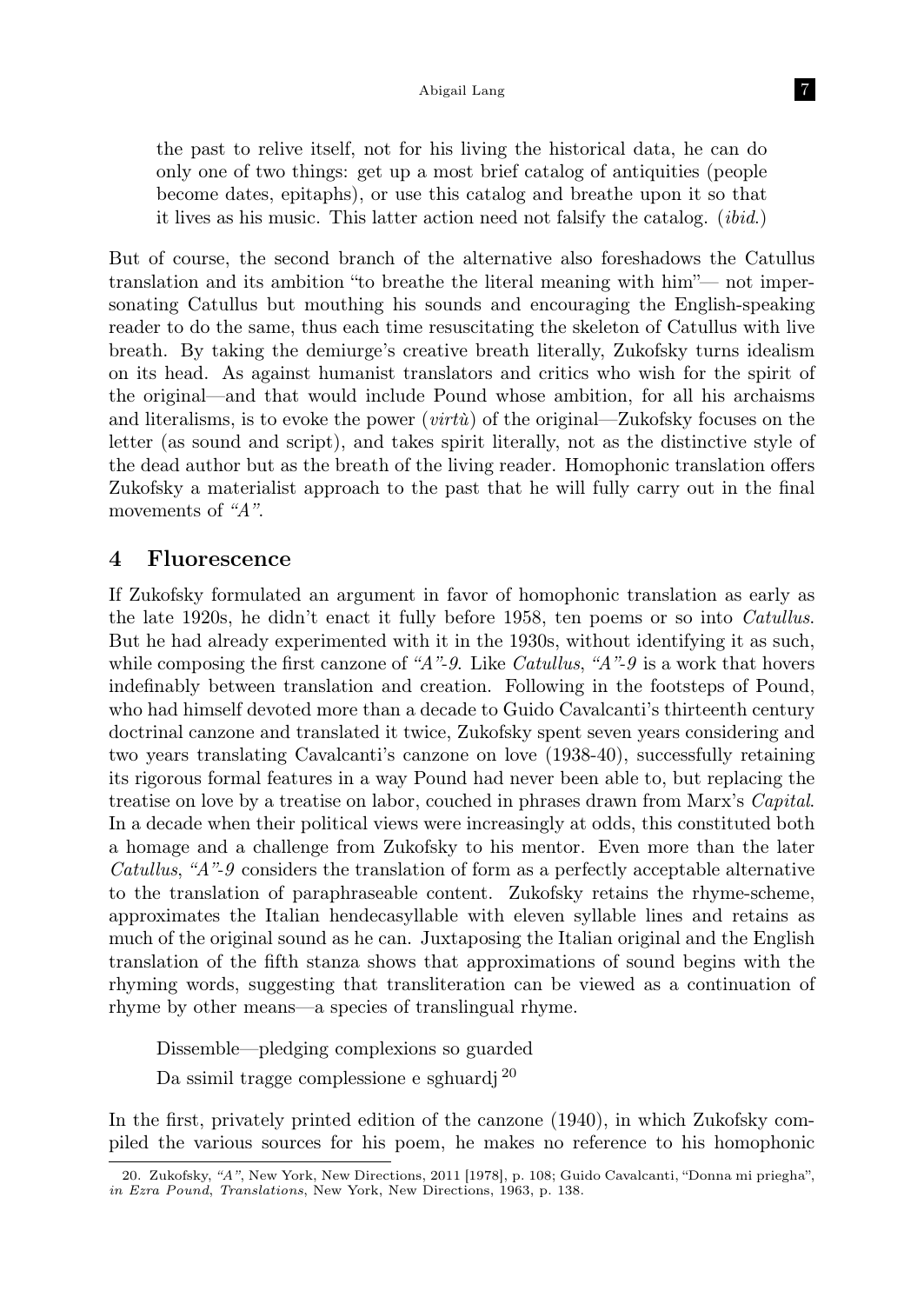practice. The "fluorescence" he evokes in the foreword is as close as he gets: "These aids are presented in the foregoing order, the poem last, so that if the intention to have it fluoresce as it were in the light of seven centuries of interrelated thought has at all been realized the poem will explain itself"<sup>21</sup>. But twenty-five years later (in 1965, at the time he was translating Catullus), when he describes the poem in view of a German edition of "A"-9, Zukofsky revises his 1939 formulation and introduces the term "transliteration".

" $A$ "-9 consists of two canzoni, the first a definition of value, the second a definition of love. Both are profiled after Guido Cavalcanti's Donna mi priegha. The rhymes of the second canzone of  $A$ "-9 are the same as those of the first in the linear sequence which in its discourse attempts to transliterate the sound (or "Noise") of the original Italian as English. The intention is to have " $A$ "-9 fluoresce as it were in the light of seven centuries of interrelated thought (the sound a part of it).  $22$ 

The term "transliterate" suggests that the thirteenth century Italian seeps through the twentieth century American English, while "fluorescence" implies that the heterogeneous material condensed formally into the poem shines, delighting the senses. In Marxian terms, Zukofsky's invisible labor resuscitates the dead labor already objectified by Cavalcanti into his poem, bringing it back to life. <sup>23</sup> So that Zukofsky's "breathing the literal meaning" doesn't only echo creation myths but also involves his Marxist view of labor and value.

# 5 Prosody and Accents, or "new-old quantities"  $^{24}$

Readers of Zukofsky know that he was constantly sounding script and transcribing sound, "to try the sound of words" 25. Zukofsky signed his first discarded book of poems "Dunn Wyth (pronounced 'done with')" (1928). He named a 1963 volume of poems  $I$ 's (pronounced 'eyes'). In his partly autobiographical fiction Little, the character of the poet (Dala) is shown making homophonic translations from medieval Welsh poetry.

Dala, on his own time before another evening class completed his long day, transliterated, on his wallet's memo pad, from Gorhoffedd of Hywel ab Owain Gwynedd:

<sup>21.</sup> Zukofsky, First Half of "A"-9, New York, Louis Zukofsky, 1940, p. 1. A form of luminescence, fluorescence is the emission of (typically visible) light by a substance that has absorbed (typically invisible) light or other electromagnetic radiation.

<sup>22.</sup> Zukofsky archive, HRC, University of Texas, Austin, Works, "A", box 2.

<sup>23.</sup> Or, to quote Zukofsky quoting Marx, "by incorporating living labour power with their dead substance, the capitalist transforms value (past labour, objectified labour, dead labour) into capital, into self-expanding value, into a monster quick with life, which begins to 'work' as if love were breeding in its body". (Zukofsky, First Half of "A"-9, op. cit. p. 14, quoting Capital, Book I, section 3, The Production of Absolute Surplus-Value). In several preparatory notes Zukofsky calls Catullus his collaborator and the translation his chore, his beloved drudgery.

<sup>24.</sup> Jeffrey Twitchell-Waas reveals that the line "Cue in new-old quantities" ( $''A''-23$ , p. 563), at the very end of the last movement Zukofsky composed, is an oblique reference to his work on Catullus with his wife and their attempt to homophonically mimic Catullus' quantitative verse.

<sup>25.</sup> Zukofsky, "A", op. cit., p. 177.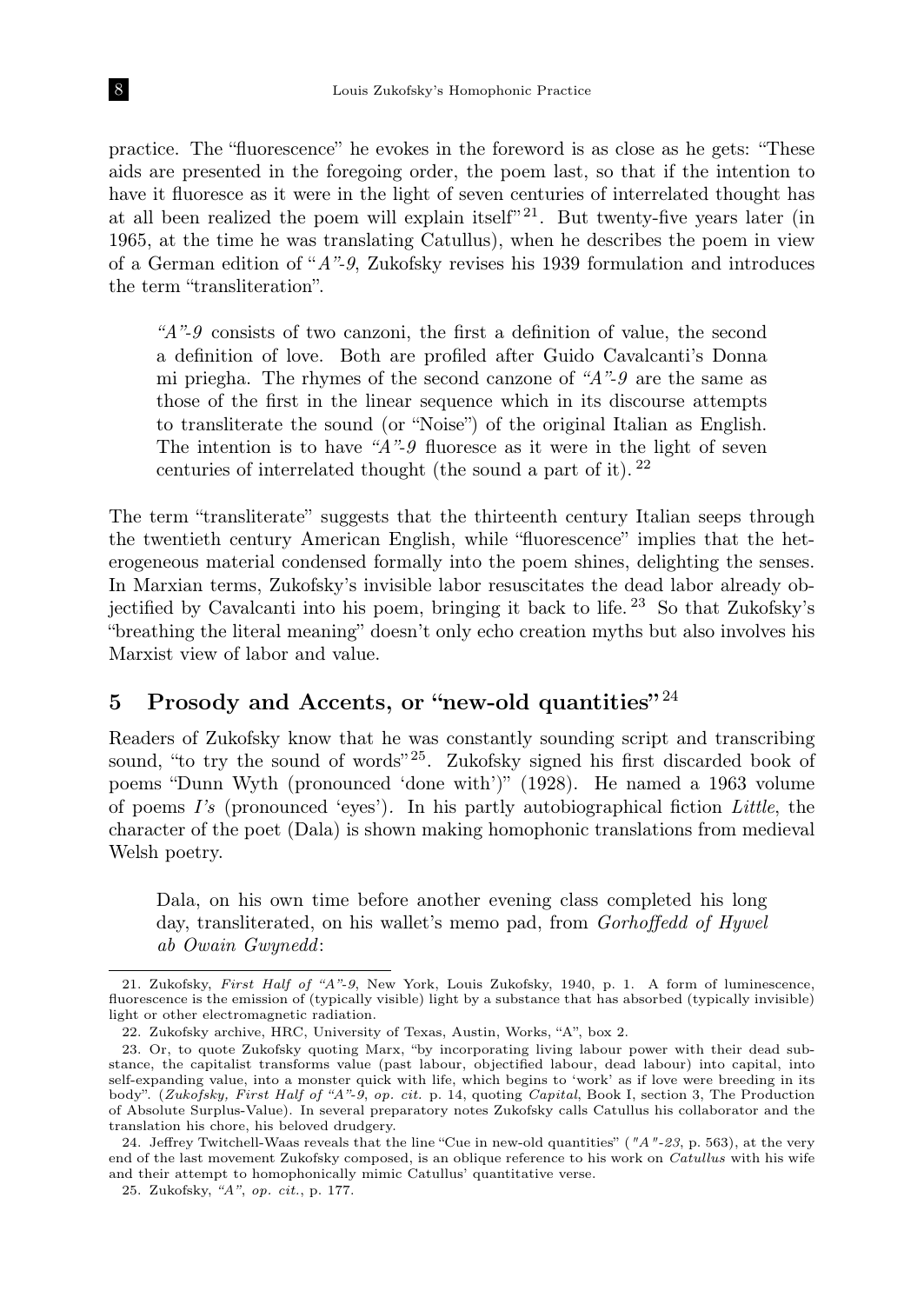is the dent roc towered  $\left[\ldots\right]$ After an Institute *function* Dala was walking home with an equally questionable variant of Gwynedd: is that eye hant rack toward— <sup>26</sup>

The novella, composed between 1950 and 1969, opens with A Note on the Pronunciation of Names:

As in Latin: names of two syllables are accented on the first (with a few exceptions, Dríscháy, Uńzúng Phárétte); of more than two syllables, on the penult if that is long (Verchádet, Babállo, Sweetsíder); otherwise on the antepenult (Teárilee, Beármeout). <sup>27</sup>

Zukofsky clearly enjoys transcribing exactly the various foreign accents of his son's successive violin professors throughout:

(Aside to Verchadet [Celia Zukofsky] and Baballo [Louis Zukofsky]: "No, no? you no American?" They and Little [Paul Zukofsky, their son] in unison, "But of course we are, what else?" Proba: "Maybe, no?" then back to Little—) "Play premier, third exercise Svecik. Bis, more once. Probier. Moment (pronounced as in French, probably to mean *momentum*.) Più ah più, ma! side of hair—happily!  $^{28}$ 

In his essay on Charlie Chaplin entitled "Modern Times" (1936), Zukofsky reveals why transcribing foreign accents is so pleasurable. Commenting on the famous scene at the end of Modern Times when having lost the lyrics of the song Chaplin launches into a mish-mash of European languages, <sup>29</sup> Zukofsky writes: "Singing, Charlie concocts his words internationally. The result is the effect of words conveying a familiar feeling of being spoken without the least affectation<sup>"30</sup>. We tend to think of the 'mother tongue' as our linguistic home but for Zukofsky, it is this gibberish of European languages that feels 'familiar', a feeling perhaps shared by first generation immigrants, exiles, and those who live near borders or in cosmopolitan cities. Zukofsky was born in the Lower East Side of Manhattan from Russian Jewish parents whose first language was Yiddish. An oft-repeated anecdote pictures him reciting Longfellow's *Hiawatha* in Yiddish to a gang of Italian bullies. Because his parents could not decipher the birth certificate filled out in English by the midwife, Zukofsky never knew what his birth date was until he applied for a passport. Then he found out that the midwife had written his name down as Sallikowsky, practical proof that transliteration is how different languages tune into each other.

<sup>26.</sup> Zukofsky, Collected Fiction, Elmwood Park, Dalkey Archive, 1990, p. 70-73.

<sup>27.</sup> Ibid., xii.

<sup>28.</sup> Ibid., p. 56-57.

<sup>29.</sup> On Chaplin's 'nonsense' songs, see also Charles Bernstein's opening essay in this book.

<sup>30.</sup> Zukofsky, Prepositions  $+$ , op. cit., p. 64.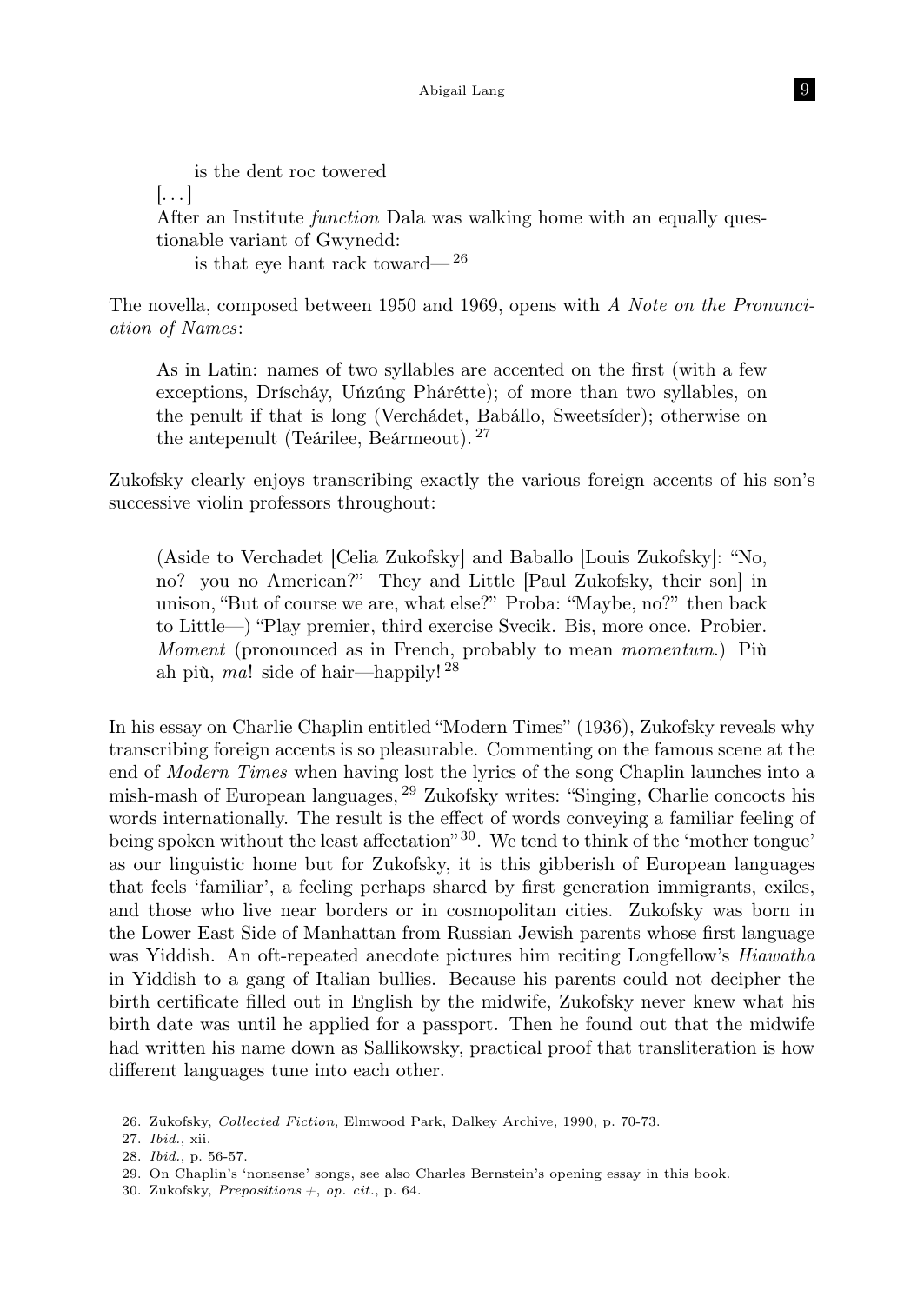#### 6 "to 'tune in' to the human tradition"

That the recourse to homophonic translation is enmeshed with the quest for new prosodic forms is further demonstrated by Zukofsky's mature poetics which emerged in the early sixties, while he was deep in *Catullus*. Starting with  $A$ -" $14$ " (completed in 1964), Zukofsky's poetry demonstrates two striking features. First, Zukofsky introduced a new prosody based on word-counted line: " $A$ "-14, -18, -19, -21, -22 and -23 are all composed of word-counted lines. Second, he incorporated homophonic translation at the service of his compositional strategy: " $A$ "-15 opens with a transliteration from the Book of Job ("He neigh ha lie low h'who y'he gall mood", p. 359); "A"-19 contains transliterations and free translations from Mallarmé ("Place / it futile", p. 409); " $A$ "-21 is a translation in five-word lines of "Rudens", a play by Latin poet Plautus. While not strictly homophonic it keeps an eye and ear in the Latin, as David Wray has shown ("Your mendacious tool of tongue / magnified auscultation worked my mendacity", p. 458). And "A"-22  $\mathcal{B}$  23 are a pair of universal histories, the former scientific the second literary, each composed of 1000 lines, 5 words to a line.

Charred roots: why you goad Loved weed loam more than Harm'll frame (why) whom now Wind's woodpeople move, rue, ache, Choir shocked call rest, pause Renew—whirligig punning tempest, cut ("A"-23, op. cit., p. 545)

Zukofsky condenses his readings, collaging and transliterating freely. " $A$ "-22  $\mathcal{C}$ 23, particularly the latter, include substantial passages of homophonic renderings from Greek, Latin, Hebrew and Old English, with shorter passages from Sanskrit, Welsh, Provençal, and Spanish. In addition, Jeffrey Twitchell-Waas has identified individual lines, phrases and words homophonically generated from close to ten further languages. 80 Flowers<sup>31</sup>, Zukofsky's final book of poems (1978) perfects this systematic association of word-count and homophonics. Apparently independent these two features work in cooperation. The word-counted line is Zukofsky's ultimate answer to the quantitative quest launched earlier in the century: a numerical yet flexible constraint. Inaudible and invisible, it is a metrics for the intellect, which is why it needs to be supplemented by homophonics (along with other compositional techniques) for the sake of sound, syntax and diction.

"A"-22  $\mathscr{C}$  23 accomplish the second alternative that Zukofsky had drawn in 1929 for the poet trying "for the past to relive itself": instead of getting up a catalogue of antiquities, he "uses this catalog and breathe<sup>[s]</sup> upon it so that it lives as his music<sup>"32</sup>. "History's best emptied of names" claims "A"-22, which Zukofsky conceived as "a history without (the) dates<sup> $33$ </sup>. I find the justification for this final crowning project best expressed in "A Statement for Poetry" (1950), where Zukofsky vindicates a poetry that reaches out across time, place and languages.

<sup>31.</sup> Zukofsky, 80 Flowers, reprinted in Anew: Complete Shorter Poetry, op. cit.

<sup>32.</sup> Zukofsky, Prepositions  $+$ , op. cit., p. 73.

<sup>33.</sup> Zukofsky, A"-22, op. cit., p. 511; notes for "A"-22, 23, 24, HRC, University of Texas, Austin.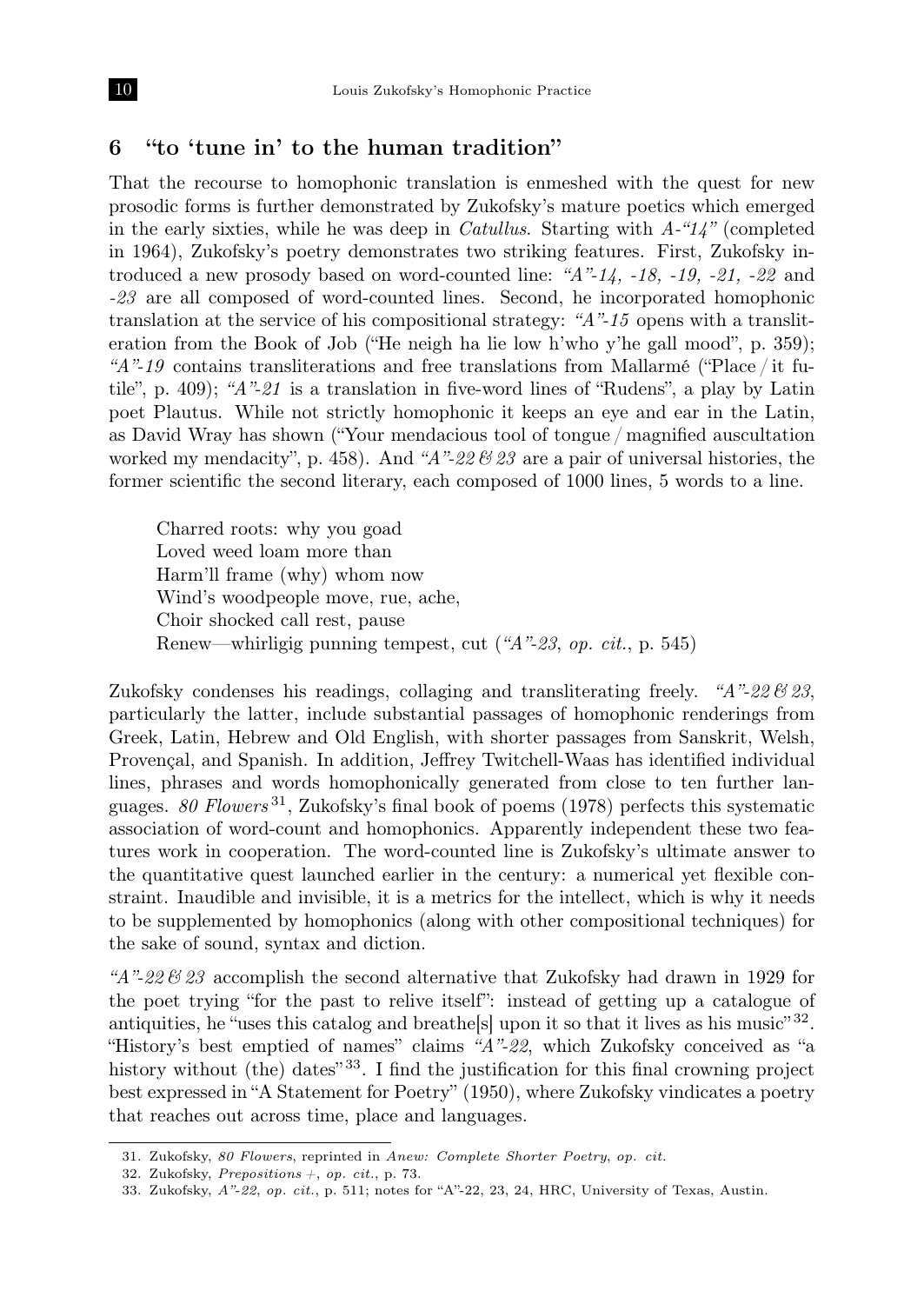It is this musical horizon of poetry [...] that permits anybody who does not know Greek to listen and get something out of the poetry of Homer: to 'tune in' to the human tradition, to its voice which has developed among the sounds of natural things, and thus escape the confines of time and place, as one hardly ever escapes them in studying Homer's grammar. In this sense poetry is international. <sup>34</sup>

For Zukofsky, as we have seen, this international character is not to be achieved by a universally translatable transparency but concocted by an idiosyncratic sonic obduracy.

## 7 Three hypotheses

Having now delineated the emergence and stakes of transliteration in Zukofsky's work, I would like to draw three hypothetical implications for homophonic translation more generally.

First, that transliteration blurs the customary boundary between creation and translation. As we have seen, Zukofsky increasingly incorporated unassigned quotations and translations in his compositions while making his own collaborative input manifest in his translations. In his obstinacy to render the sound of the original, Zukofsky brought out the productive and creative power of translation, its ability to uncover a new diction or lexicon, to help achieve a new prosody. The implicit refusal to discriminate between composition and translation rests on a radical materialism which also refuses to oppose sound and sense, and justifies, even requires, transliteration.

Secondly, that Zukofsky's transliterations seem part of a wider quest for an alternate prosody after the demise of metered verse and the (real or imagined) dulling of free verse invites us to view homophonic translation as a modern outlet for the phonological impulse. Translingual, and expanding its field from consecutive endwords to entire poems printed on facing pages, homophonic translation can be viewed as a limit case of rhyme. But linguistic sound is sense, "matter that thinks" <sup>35</sup>. In "A Statement for Poetry" (1950), having defined the three components of poems as "A. Image B. Sound, C. Interplay of Concepts", Zukofsky associates puns and "the homophonic devices of syllabaries" not with the second but with the third category, "in which words involve other words in common or contrasting logical implications, and to this end it [Interplay of Concepts] employs sound, and sometimes image, as an accessory"<sup>36</sup>.

Thirdly, Zukofsky's reference to the final scene of Modern Times in which Chaplin's voice can be heard for the first time suggests that the increasing use of sound recording technologies, with their foregrounding of speech as noise, has probably favored the spread of homophonic translation. Its boost in the 1950s and 60s certainly corresponds to the marketing of tapes and tape-recorders. Zukofsky's 1962 preface to the Catullus

<sup>34.</sup> Zukofsky, Prepositions +, op. cit., p. 20.

<sup>35.</sup> Zukofsky, "A"-8, op. cit., p. 46.

<sup>36.</sup> Zukofsky, Prepositions +, op. cit., p. 21-22. This may be the only occurrence of the term "homophonic" in Zukofsky's writing and it refers not to homophonic translation but to the homophonic imagination deployed by syllabaries.